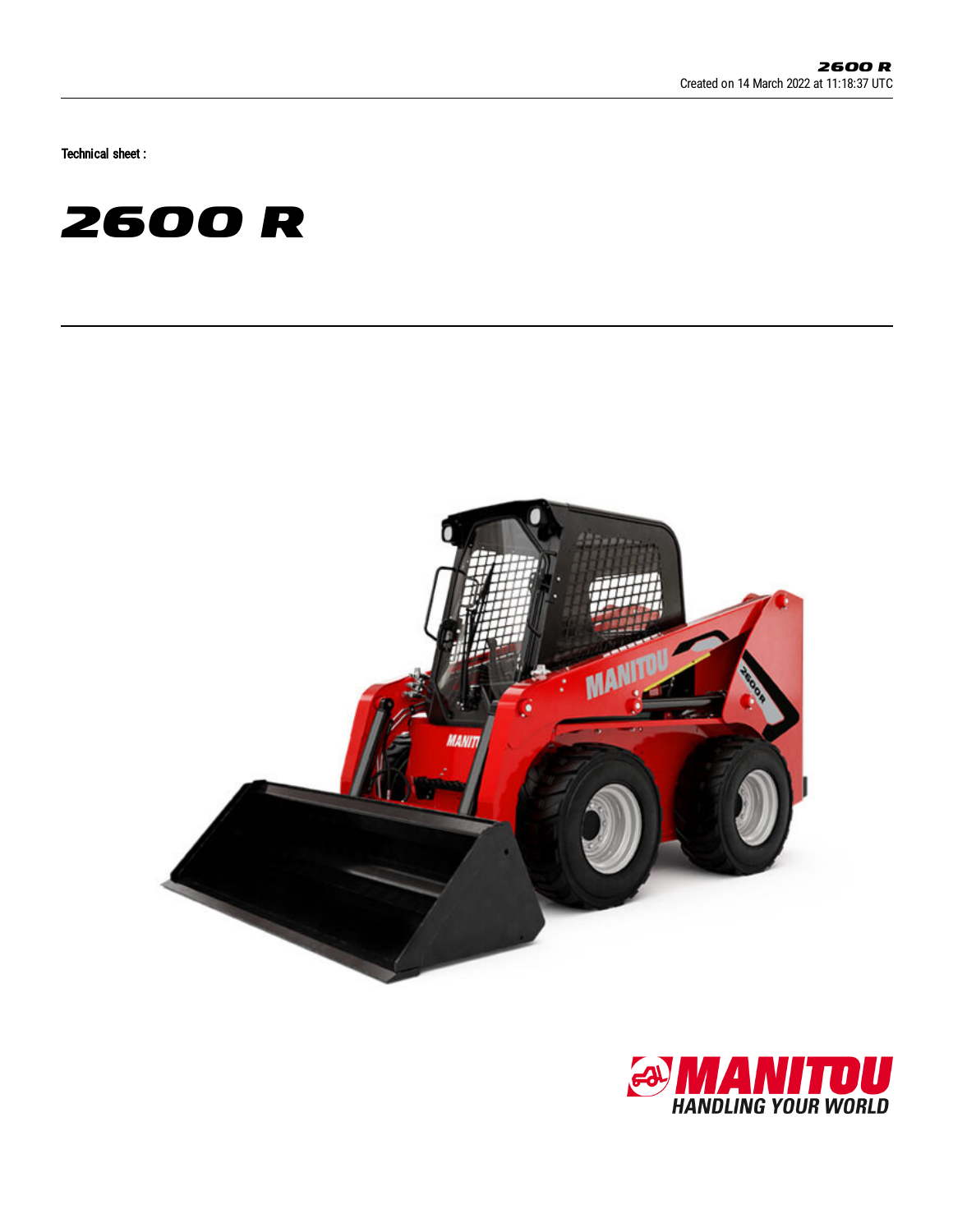| Capacities                                           |            | <b>Metric</b> |
|------------------------------------------------------|------------|---------------|
| Rated Operating Capacity                             |            | 1179 kg       |
| Rated Operating Capacity with Optional Counterweight |            | 1261 kg       |
| Unladen weight                                       |            | 3719 kg       |
| <b>Weight and dimensions</b>                         |            |               |
| Overall Operating Height - Fully Raised              | h27        | 4089 mm       |
| Height to Hinge Pin - Fully Raised                   | h28        | 3124 mm       |
| Overall Height to Top of ROPS                        | h17        | 2057 mm       |
| Dump angle at full height                            | a5         | 40°           |
| Dump height                                          | h29        | 2488 mm       |
| Overall length with bucket                           | <b>116</b> | 3632 mm       |
| Dump reach - Full height                             |            | 686 mm        |
| Rollback at ground                                   |            | 28°           |
| Seat to ground height                                | h30        | 1016 mm       |
| Wheelbase                                            | y          | 1257 mm       |
| Overall width less bucket                            | b1         | 1664 mm       |
| <b>Bucket Width</b>                                  | e1         | 203 mm        |
| Ground clearance                                     | m4         | 203 mm        |
| Overall length - Less Bucket                         | 12         | 2832 mm       |
| Departure angle                                      | a2         | 25°           |
| Clearance Circle - Front without Bucket              | <b>b19</b> | 1422 mm       |
| Clearance Circle - Rear                              | wa1        | 1626 mm       |
| Performances                                         |            |               |
| Travel Speed with Two-Speed Option - Maximum         |            | 19.20 km/     |
| Travel speed (unladen)                               |            | 12.90 km/     |
| Wheels                                               |            |               |
| Standard tyres                                       |            | 12.00x16.5    |
| Engine                                               |            |               |
| Engine brand                                         |            | Yanmar        |
| Engine model                                         |            | 4TNV98CT-N    |
| Gross Power (kW)                                     |            | 53.70 kW      |
| Net Power (kW)                                       |            | 52.70 kW      |
| Max. torque / Engine rotation                        |            | 294 Nm / 250  |
| Battery                                              |            | 12 V          |
| Alternator                                           |            | 95 kW         |
| Starter (kW)                                         |            | 3 kW          |
| <b>Hydraulics</b>                                    |            |               |
| Standard flow - Auxiliary hydraulics                 |            | 90.10 l/mi    |
| <b>Auxiliary Hydraulic Pressure</b>                  |            | 227.50 Ba     |
| High-Flow Auxiliary Hydraulics - Option              |            | 132.50 l/m    |
| High-Flow Auxiliary Hydraulics Pressure - Option     |            | 220.60 Ba     |
| <b>Tank capacities</b>                               |            |               |
| Fuel tank                                            |            | 81.40 l       |
| Reservoir Capacity Hydraulics                        |            | 30.30         |
| Displacement                                         |            | 3.301         |
| <b>Noise and vibration</b>                           |            |               |
| Environmental noise (LwA)                            |            | 101 dB        |
| Noise at driving position (LpA)                      |            | 85 dB         |
| Whole-Body Vibration (ISO 2631-1)                    |            | $0.96$ m/s    |
| Vibration to whole hand/arm                          |            | $< 1.50$ m/s  |
|                                                      |            |               |

| Metric                    |
|---------------------------|
| 1179 kg                   |
| 1261 kg                   |
| 3719 kg                   |
|                           |
| 4089 mm                   |
| 3124 mm                   |
| 2057 mm                   |
| 40°                       |
| 2488 mm                   |
| 3632 mm                   |
| 686 mm                    |
| 28 $^{\circ}$             |
| 1016 mm                   |
| 1257 mm                   |
| 1664 mm                   |
| 203 mm                    |
| 203 mm                    |
| 2832 mm                   |
| 25°                       |
| 1422 mm                   |
| 1626 mm                   |
|                           |
| 19.20 km/h                |
| 12.90 km/h                |
|                           |
|                           |
| 12.00x16.5 HD             |
|                           |
| Yanmar                    |
| 4TNV98CT-NMS              |
| 53.70 kW                  |
| 52.70 kW                  |
| 294 Nm / 2500 rpm         |
| 12 V                      |
| 95 kW                     |
| 3 kW                      |
|                           |
| 90.10 l/min               |
| 227.50 Bar                |
| 132.50 l/min              |
| 220.60 Bar                |
|                           |
| 81.40 l<br>30.301         |
| 3.301                     |
|                           |
| 101 dB                    |
| 85 dB                     |
| $0.96$ m/s <sup>2</sup>   |
| $< 1.50$ m/s <sup>2</sup> |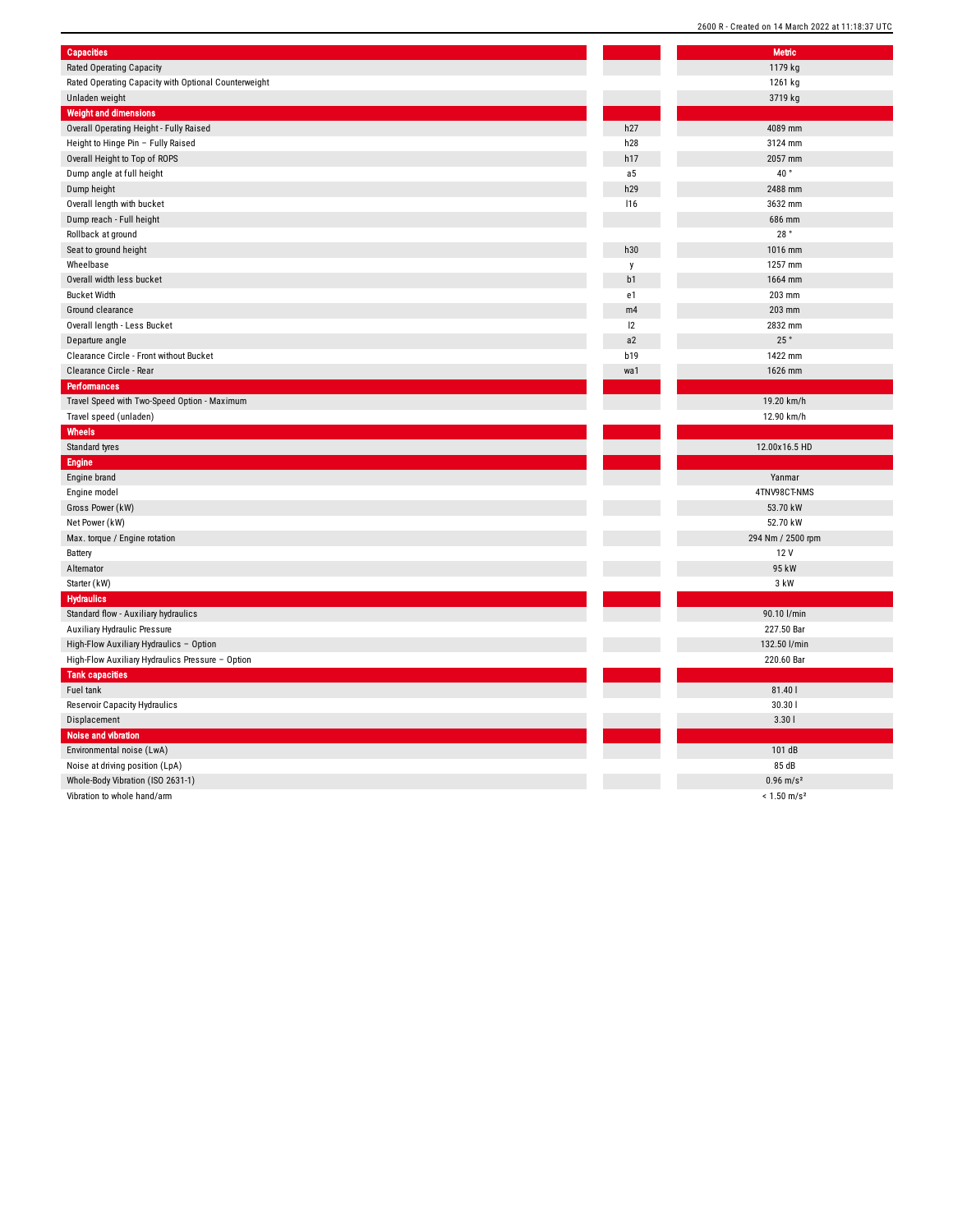## 2600 R - Dimensional drawing



## Equipment

| $\overline{\phantom{a}}$                         |          |
|--------------------------------------------------|----------|
| Integral Access Plate (removable)                | Standard |
| <b>Lifting function</b>                          |          |
| All-Tach® Attachment Mounting System             | Standard |
| Auxiliary Hydraulics                             | Standard |
| High-Flow Auxiliary Hydraulics                   | Optional |
| Power-A-Tach® Attachment Mounting System         | Optional |
| Lighting                                         |          |
| Work Lights - Front and Rear                     | Standard |
| <b>Motorization/Power</b>                        |          |
| Engine Auto-Shutdown System                      | Standard |
| Engine Block Heater                              | Optional |
| <b>Turbo-Charged Engine</b>                      | Standard |
| Two-Speed Drive                                  | Optional |
| <b>Operator station</b>                          |          |
| Adjustable Arm Rests / Control Towers 1          | Standard |
| Air conditioning with manual adjustment          | Optional |
| Air suspension seat                              | Optional |
| Cab Enclosure                                    | Optional |
| <b>Dual-Hand Controls</b>                        | Optional |
| Foot and Hand Throttles 2                        | Standard |
| Gehl T-Bar Controls                              | Optional |
| Hand/Foot Controls                               | Optional |
| Heating                                          | Optional |
| High-Back Adjustable Seat                        | Standard |
| Horn                                             | Standard |
| Joystick controls                                | Optional |
| ROPS/FOPS Level II Overhead Guard                | Standard |
| Sound Reduction Material                         | Standard |
| Suspension Seat - Mechanical                     | Optional |
| Other options                                    |          |
| Hydrostatic Drive - Servo                        | Standard |
| Selectable Self-Leveling Hydraulic Lift Action 4 | Optional |
| <b>Safety</b>                                    |          |
| Back-Up Alarm                                    | Standard |
| Brake Control (Auto / Manual)                    | Standard |
| Hydraloc™ Safety System                          | Standard |
| Lift Arm Support Device                          | Standard |
| <b>Operator Restraint Bar</b>                    | Standard |
| <b>Secondary functions</b>                       |          |
| Counterweight                                    | Optional |
| <b>Full Instrumentation</b>                      | Standard |
| Hydraglide™ Ride Control 3                       | Optional |